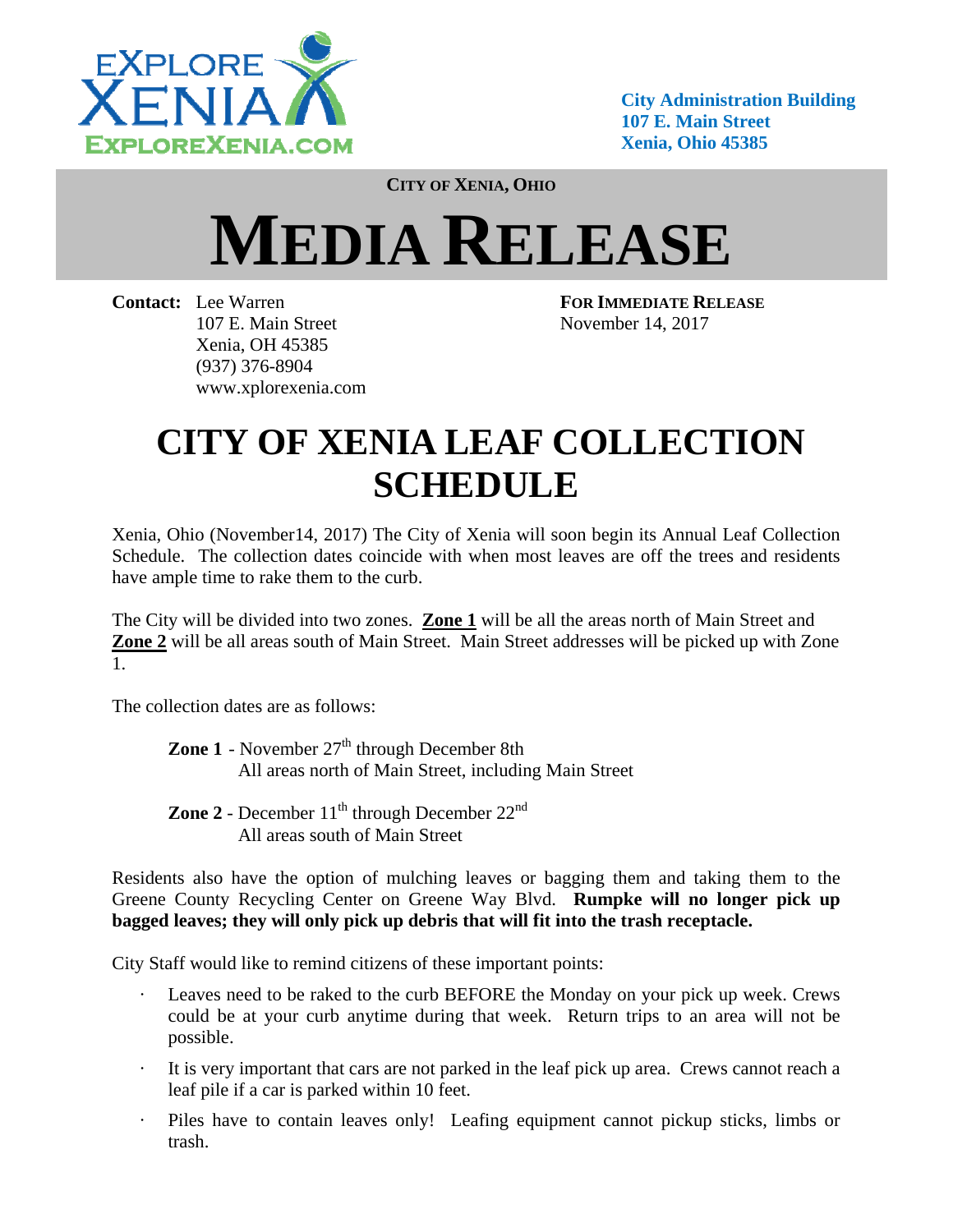For more information, residents can call the City of Xenia at 937-376-7232, or visit the official City of Xenia website, www.XploreXenia.com, and enter "Seasonal Services" in the site search box.

For more information on the City of Xenia visit City-of-Xenia-Government on Facebook.

-30-